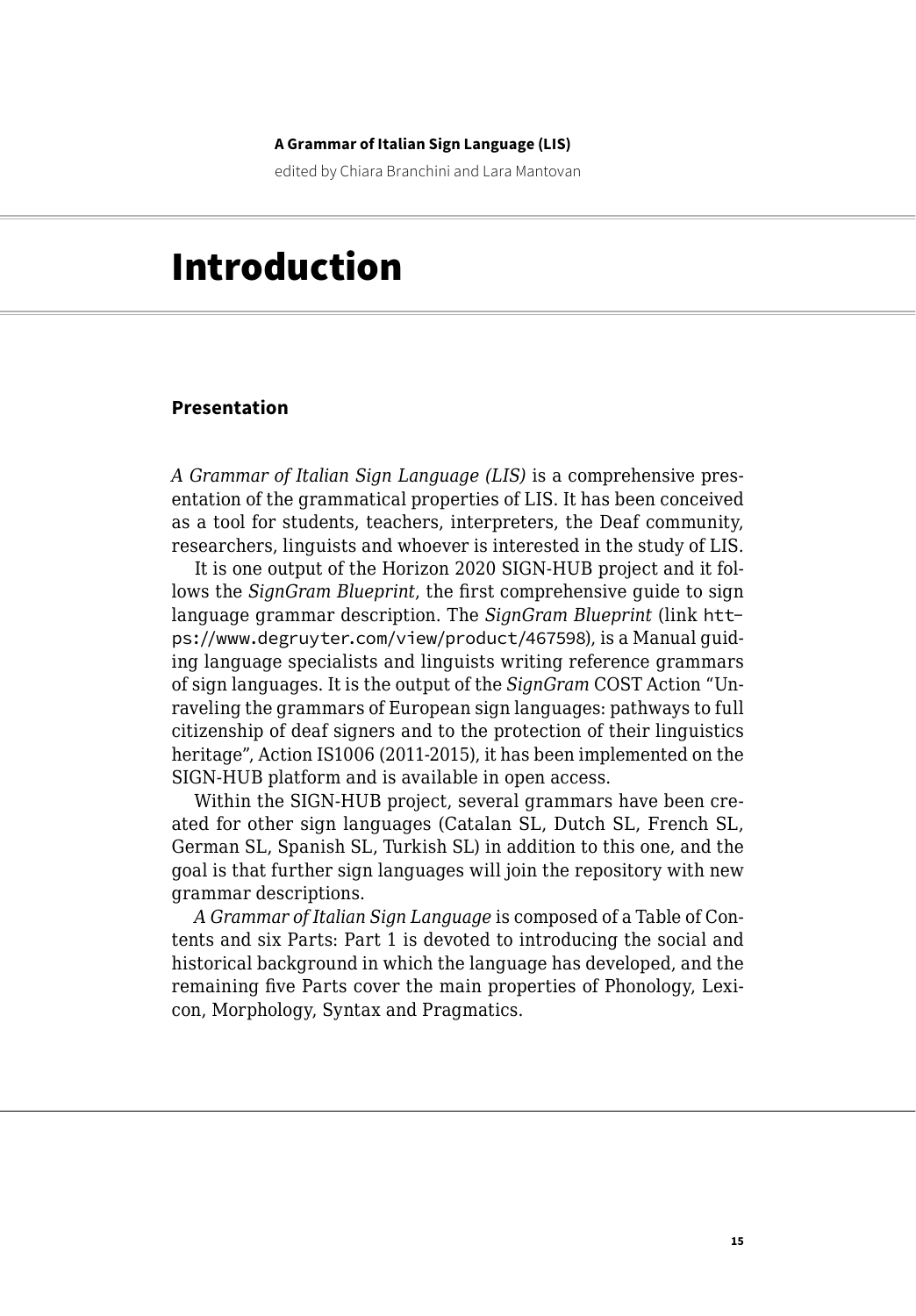Thanks to the electronic format of the grammar, text and videos are highly interconnected, therefore this is not a traditional book, but a hybrid product which is designed to fit its content, namely, the description of a visual language. After the introduction, the reader will find a list of abbreviations and conventions used for glossing the examples, including the ones that are linked to a video.

In what follows, we first explain the motivation that led us to write a digital grammar of LIS, we then provide information on the methodological choices guiding the writing as well as indications on how the grammar is composed and how it can be used. We conclude the introduction by presenting SIGN-HUB, the wider project that enabled the realisation of the LIS grammar, together with other six sign language grammars.

## **Goals and coverage**

Despite the great advances in sign language research registered in the last decades in Italy (and abroad), a comprehensive description of the grammar of LIS is still lacking.

The lack of a complete descriptive grammar has negative effects on different domains of the life and education of the Deaf community. A direct drawback is the lack of tools that enable sign language teachers to provide rich and detailed information on LIS to deaf students, to students learning LIS as a second language, but also to professionals training to become interpreters. This lack also affects researchers investigating LIS and its typological relations to other spoken and sign languages. Moreover, a detailed description of the LIS grammar will favour the development of diagnostic tests able to assess language impairment and language pathologies, which in turn can help therapists who need to assess language competence.

This grammar incorporates the results of previous research and adds new research on some topics, however, it is by no means a complete description of LIS. Some sections are void of content, either because there is not enough research or because the specific topic does not apply to the LIS grammar. In general, *A Grammar of LIS* contains sections and topics that have received more attention and others that need to be further investigated and for which only an initial description is available. Moreover, not all examples are linked to a video. *A Grammar of LIS* has, however, many visuals: 1,541 video examples and 712 still images.

Far from being a final product, this grammar aims at encouraging other researchers and language professionals to take up the challenge of enriching it in a collective effort, thus contributing to advances in the personal, social and political sphere of the Deaf (and hearing) community.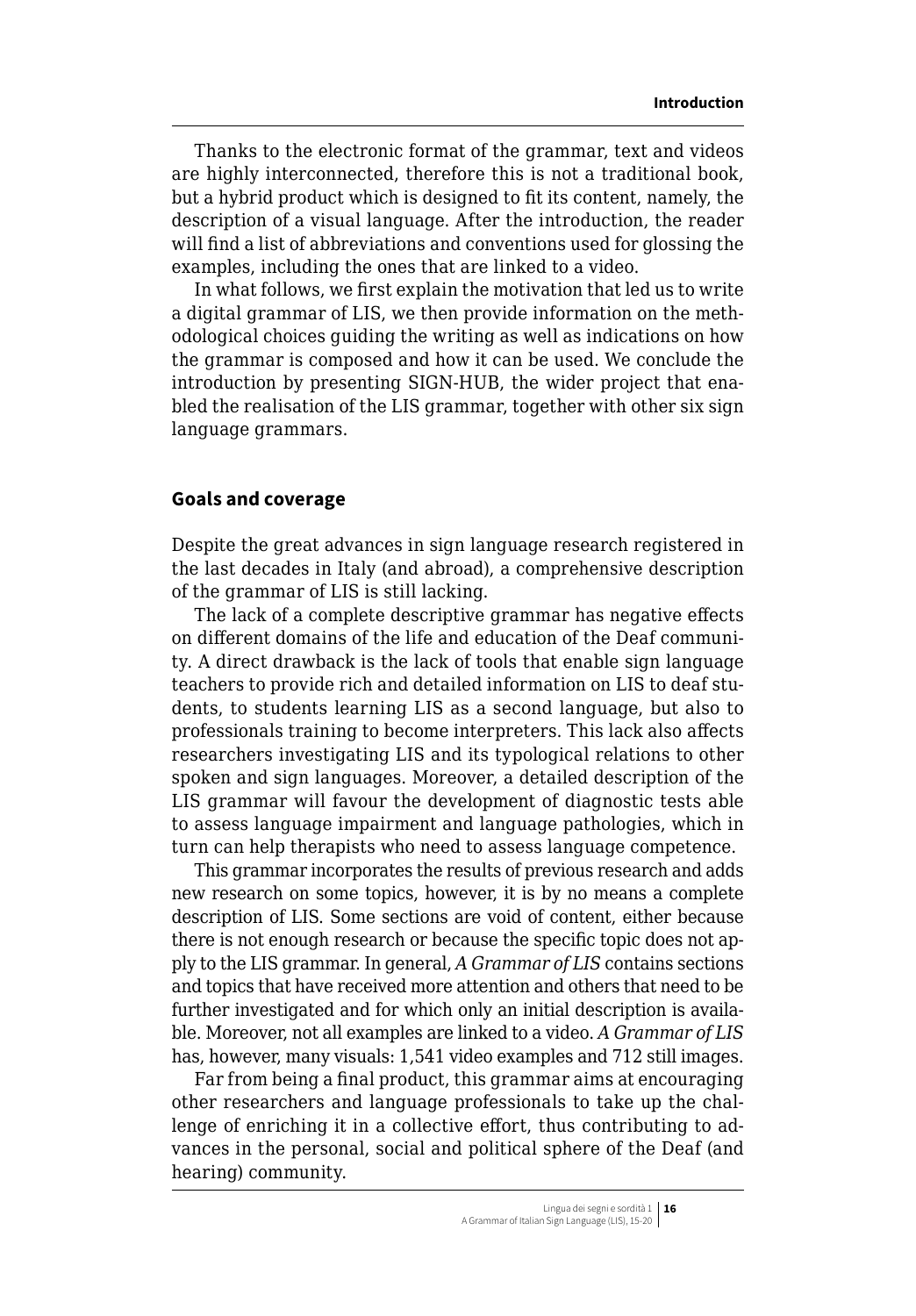Access to the *Grammar* requires a general knowledge about grammar and grammatical terminology, but basic concepts are explained in a glossary and in the text as well. The *Grammar* intends to be accessible to a general reader, in particular through the extensive use of visual examples (videos and pictures), which the digital format of the grammar allows.

In this sense, as a digital and on-line product, *A Grammar of LIS* radically differs from other, more traditional grammars since it provides hundreds of visual examples.

### **Methodological choices**

The grammar has been written by a team of senior and junior researchers (six hearing and one deaf, five women and two men) at Ca' Foscari University of Venice and at the University of Milan-Bicocca with the essential contribution of seven Deaf consultants participating to the discussion of the data and the making of the visual examples. The writing has been accomplished over 4 years, thanks to the SIGN-HUB project.

The authors have a background in formal linguistics. While the theory has guided the description of the linguistic phenomena contained in the grammar, the language employed to describe them is not technical, as the intended users of this grammar are not (only) professionals working in the field of linguistics. However, as we mentioned, we assume familiarity with basic notions and grammatical concepts specific to sign languages.

Although the grammar has many authors, we made an effort to adopt a homogenous style. Together with the authors of the sign language grammars created within the SIGN-HUB project (see below), we agreed on some guidelines. As a general rule, we tried to write concrete, simple and easy to read descriptions. For example, we agreed on the use of the term 'sign' for the lexical unit of LIS, except for linear order facts and some prosodic and morphological descriptions where the expressions 'prosodic word', 'word order' and 'word internal' phenomena are employed. The term 'language channel' has been preferred to 'language modality' to avoid confusion with the grammatical term; 'spoken languages' has been preferred to 'oral languages'; while 'sign languages' has been used rather than 'signed languages'.

In writing *A Grammar of LIS*, we avoided to define linguistic terms, as they are present in the glossary at the end of the grammar, and to compare the phenomena observed in LIS with those present in other sign or spoken languages, as this is usually found in a Handbook, not in a grammar.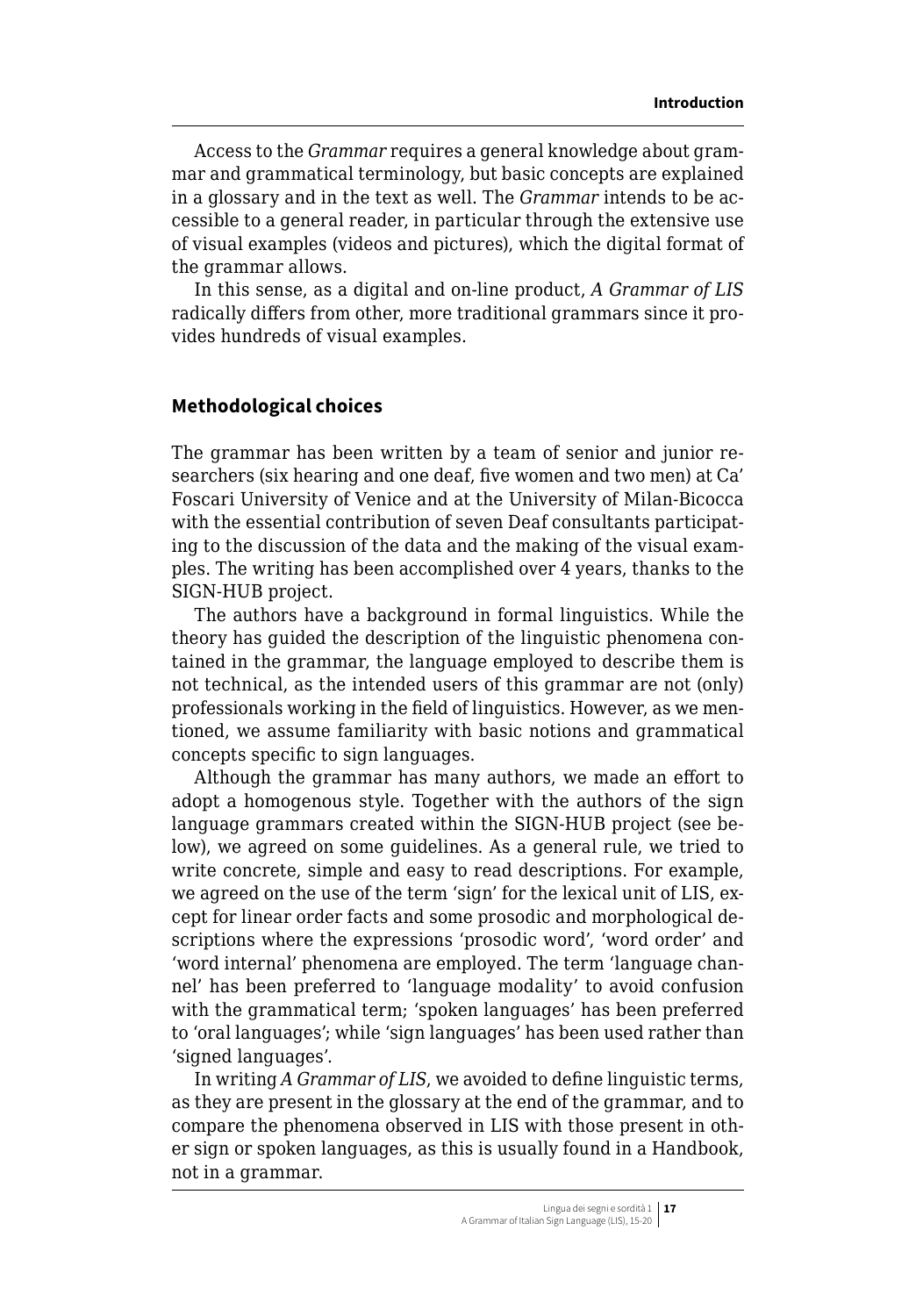The structure of the Table of Contents follows the *SignGram Blueprint*, output of the Cost Action *SignGram* project, a tool for guiding language specialists writing reference grammars of sign languages. The adoption of the same structure and style for the seven sign language grammars produced within the SIGN-HUB project has the welcome outcome of allowing typological comparative studies of sign language grammars and encouraging fruitful contaminations. However, not all grammars contain the same amount of grammatical description. This is due to different reasons: (i) the numerosity of the team working on the task, (ii) the absence/presence of previous studies investigating grammatical phenomena, (iii) the impossibility to collect data for a set of properties or the lack of sufficient information to write a description of a section, (iv) some sections or subsections that had been thought to hold for some sign languages might not be relevant for all of them.

*A Grammar of LIS*, as all sign language grammars produced within the SIGN-HUB project, is written in English. This was a requirement of the European Union, which funded the project. While the English version of *A Grammar of LIS* allows foreign Deaf and hearing students, teachers, interpreters and researchers to access it, it may be an obstacle for Italian users. For this reason, the authors are planning to produce an Italian version of the present grammar.

#### **How to use the grammar**

Each Part of the grammar contains an introduction explaining the function of the linguistic component under investigation (e.g. Phonology) and the organisation of the Part. Each Part is composed of chapters organised in sections and subsections. Information on authorship, data and consultants is reported at the end of each chapter. At the end of the grammar, the reader can find: (i) an appendix containing the complete list of LIS handshapes and the labels we used to refer to them, (ii) a complete list of references to previous works in the literature on which the grammar is based, and (iii) a glossary of grammatical terms explaining basic concepts that are taken for granted in the text.

Typically, if there is a concept/term that is mentioned but not described in a section, an indication connects it to the section where it is explained. In other cases, the section where some properties (for example, lexical) of a phenomenon are discussed is linked to another section of the grammar where other properties (for instance, syntactical) of that phenomenon are addressed. This is also the reason why many topics are addressed and described in different parts of the grammar. Many of them have, in fact, clear relations to differ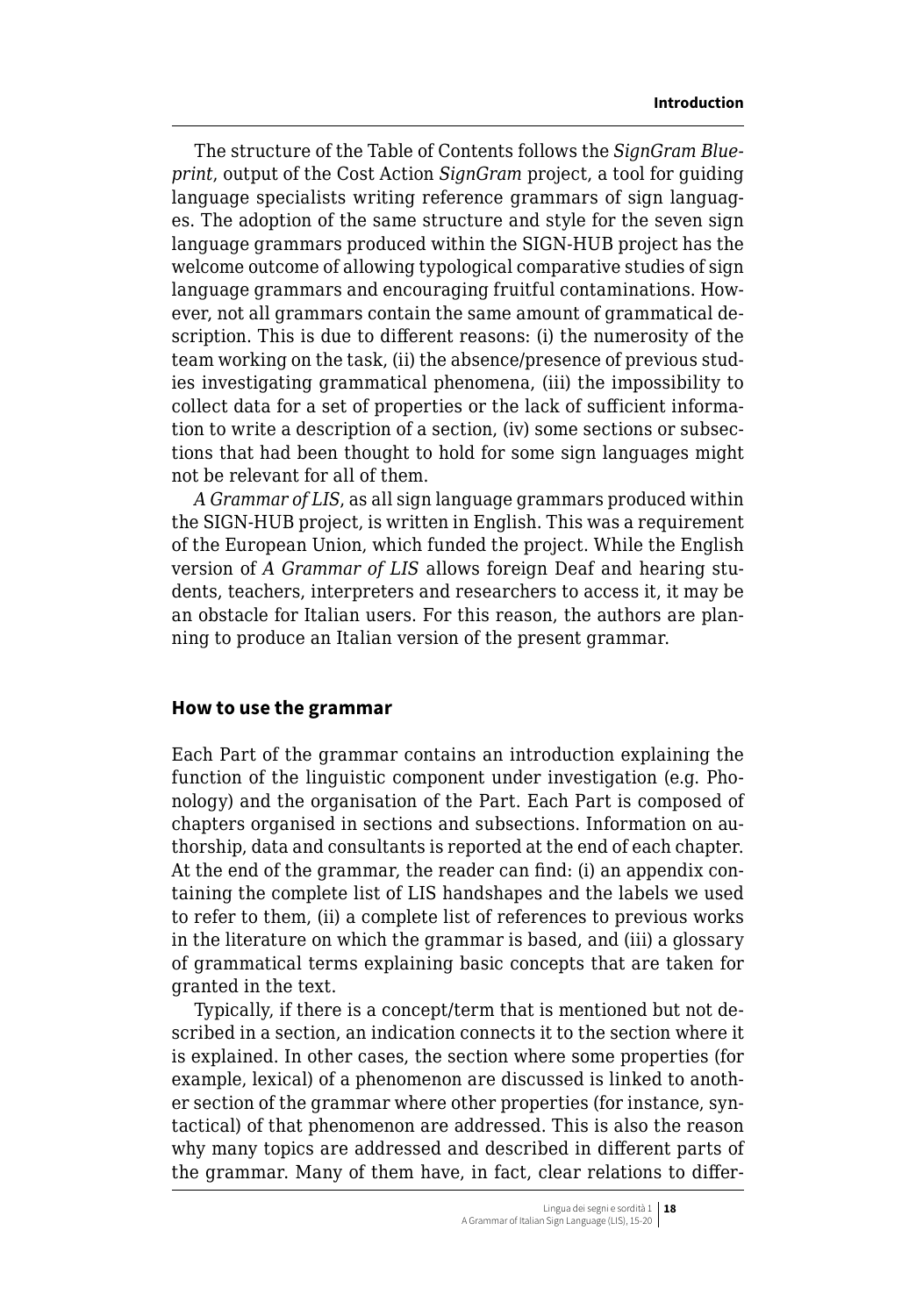ent domains or can be described differently depending on what one aims at observing: its phonological (Phonology) or lexical description (Lexicon), its morphological modification (Morphology), its syntactic distribution in the sentence (Syntax), its use in the discourse and speech context (Pragmatics). Just to provide an example, negation can be observed from the point of view of the negative words employed to produce a negative sentence (Lexicon), their internal composition and modification (Morphology), or their distribution in the sentence (Syntax).

When relevant, information about the data gathered in order to produce the description is found at the end of the chapter. This is important because it might provide information about the particular variety represented in the description. Variation within the LIS community is well-known, but hardly studied, so this piece of information might help identify on which variation certain generalisations have been drawn.

We follow the decision taken in the *SignGram Blueprint* to devote an independent part to Pragmatics on an equal footing with other grammar components to promote the description and analysis of so far understudied domains of LIS grammar addressing, among other issues, discourse structure, figurative meaning, and communicative interaction. The reader may be surprised not to find a part on Semantics. However, the meaning component is not neglected in the grammar. It is discussed whenever the form that is associated to a specific semantic phenomenon is presented. For example, we discuss the meaning of subordinate clauses when we discuss their form, and not in a separate section.

#### **The SIGN-HUB project**

*A Grammar of Italian Sign Language (LIS)* is an output of *The SIGN-HUB project: Preserving, researching and fostering the linguistic, historical and cultural heritage of European Deaf signing communities with an integral resource* funded by the European Union's Horizon 2020 (2016-2020).

The project involved ten teams from seven countries (France, Germany, Israel, Italy, The Netherlands, Spain and Turkey) and has been designed by a European research consortium to provide an innovative and inclusive resource hub for the linguistic, historical and cultural documentation of the Deaf communities' heritage and for sign language assessment in clinical intervention and school settings.

To this end, we created an open state-of-the-art digital platform with customised accessible interfaces. The project initially fed the platform with core content in the following domains, expandable in